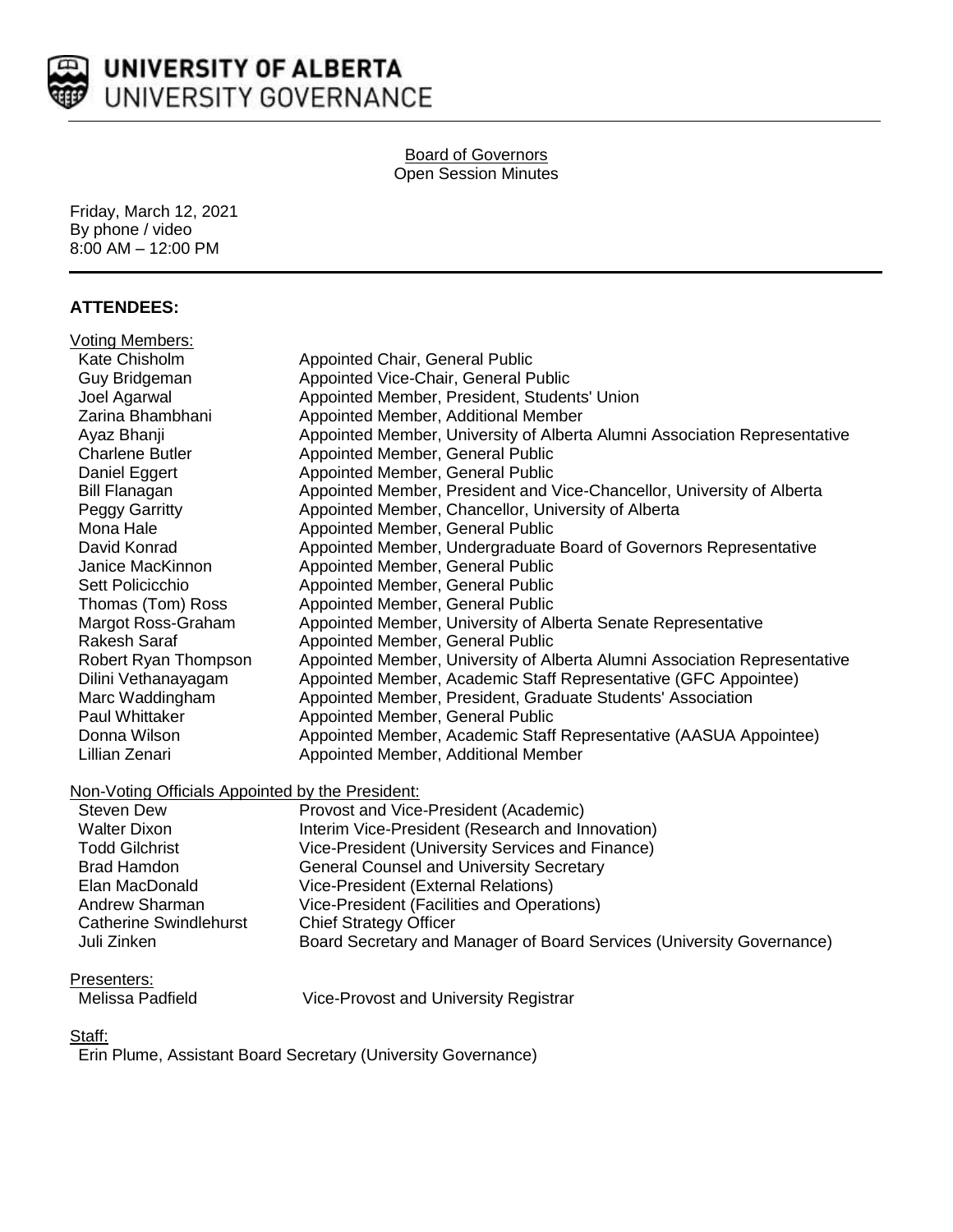The Chair called the meeting to order at 8:00 a.m.

### *IN CAMERA* **SESSION OF VOTING MEMBERS ONLY**

Voting members met, *in camera*.

#### **OPENING SESSION**

The Chair welcomed members and guests, and reminded all in attendance that the open session of the meeting was being webcast to observers, per the May 2020 Board of Governors' motion.

The Chair read the following territorial acknowledgement:

The University of Alberta resides on Treaty 6 territory and the homeland of the Métis. This territory is a traditional gathering place for diverse Indigenous peoples whose histories, languages and cultures continue to influence and enrich our community. To acknowledge the territory is to recognize the longer history of these lands. The acknowledgement signifies our commitment to working in Good Relations with First Nations, Métis and Inuit peoples as we engage in our institutional work, uplifting the whole people, for the University for Tomorrow.

1. *Chair's Session*

*Presenter(s)*: Kate Chisholm

1a. Call to Order and Confirmation of Quorum

*Presenter(s)*: Kate Chisholm

The Chair called the open session to order and the Board Secretary confirmed that the attendance constituted quorum.

1b. *Approval of Open Session Agenda*

Materials before members are contained in the official meeting file.

*Presenter(s)*: Kate Chisholm

The motion was moved and seconded.

THAT the Board of Governors approve the Open Session agenda, as presented.

**CARRIED**

# 1c. Conflict of Interest - Opportunity for Declaration

#### *Presenter(s)*: Kate Chisholm

The Chair noted that governance best practice requests that members declare at each meeting whether they may have a conflict related to the agenda and absent themselves from the discussion and voting on that item. She invited members to declare conflicts of interest related to the open session agenda of the meeting. There were no declarations.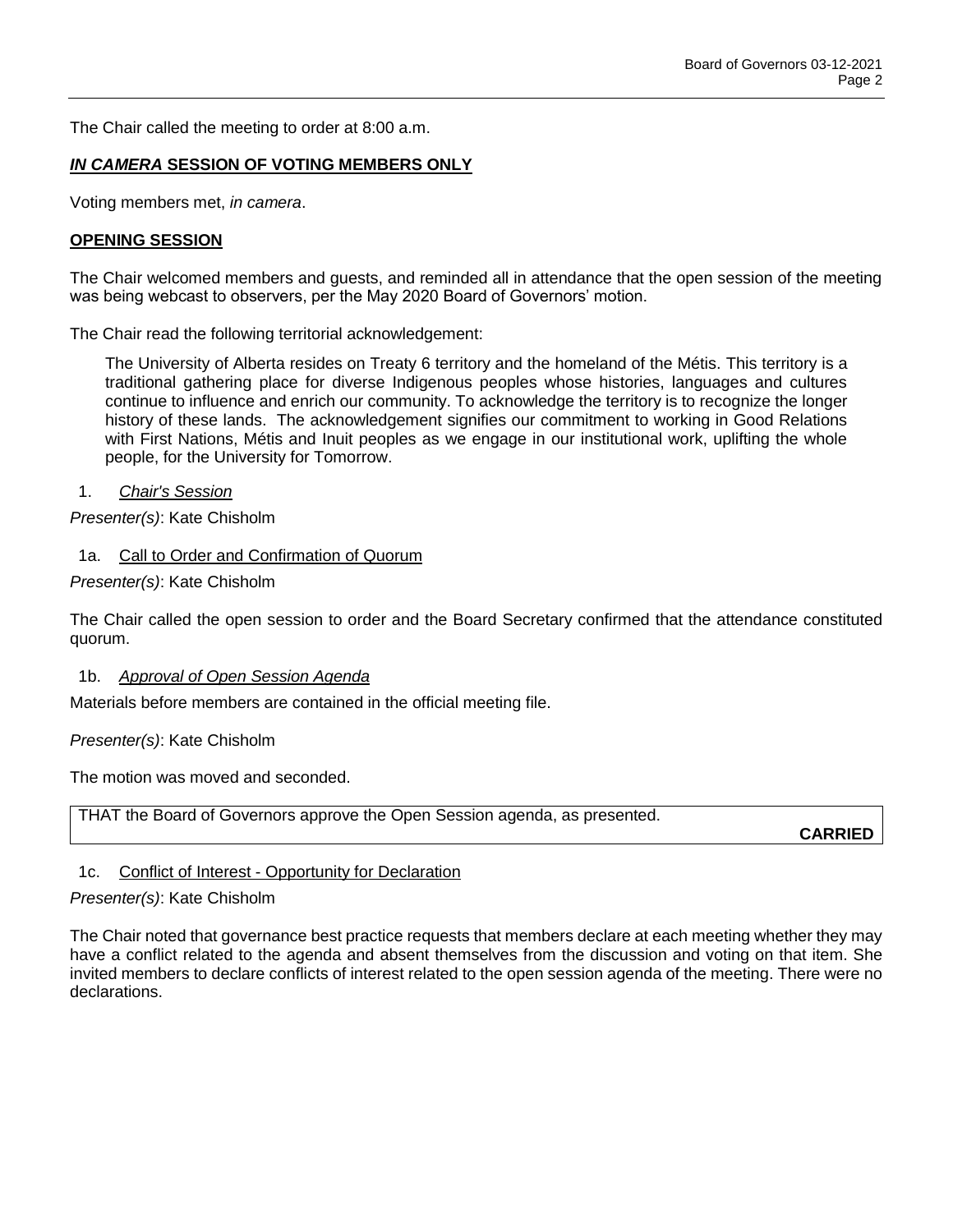## 1d. Chair's Remarks

## *Presenter(s)*: Kate Chisholm

The Chair welcomed Andrei Tabirca, recently selected Non-Academic Staff Association Representative on the Board, who was observing the meeting while awaiting his formal Ministerial appointment.

The Chair informed members that this would be the final Board of Governors' meeting for two student members: Joel Agarwal, Students' Union President, and Marc Waddingham, Graduate Students' Association President. Members joined the Chair in recognizing Messrs Agarwal and Waddingham for their service and valuable contributions to the Board over the past year.

The Chair then welcomed the recently-elected student members who were attending the meeting as observers: Rowan Ley, Students' Union President-Elect, and Anas Fassih, Graduate Students' Association President-Elect, both appointed to the Board effective May 1, pending Ministerial Orders. She then congratulated Dave Konrad, Undergraduate Board of Governors Representative, on his re-election in that role.

The Chair briefed members on recent meetings with the provincial government related to the *Alberta 2030: Building Skills for Jobs* initiative, in which it was suggested that: the Minister would be recommending to Cabinet that universities remain self-governed and be deconsolidated, in order to allow them to reduce their dependence on provincial funding and develop alternative revenues; and Investment Management Agreements (IMAs) would be instituted for 2021-22, but with only one performance-based funding metric focused on work-integrated learning. She indicated that future years' IMAs would contain more performance metrics, which would be used to ensure university alignment with provincial priorities and would result in further decreases to the Campus Alberta Grant if not met.

## 2. *Report of the President*

- *a. General Faculties Council (GFC) recommendations arising from February 8, 2021 meeting*
- *b. Update: Board-GFC-Senate Summit*
- *c. COVID-19 Update*
- d. *Emergency Governance Protocols Decision Tracker*

Materials before members are contained in the official meeting file.

# *Presenter(s)*: Bill Flanagan

*Purpose of the Proposal*: For information / discussion.

## *Discussion*:

The President provided a written report on his activities since December 11, 2020, including updates on the five strategic goals of *For the Public Good*: build; experience; excel; engage; and sustain. In addition to his written report, President Flanagan provided verbal remarks on the provincial budget, including that: the University of Alberta's Campus Alberta Grant was reduced more than anticipated; the university had already made significant cost-reduction efforts but was able to adjust its consolidated budget to address the additional cut without requiring further job losses; and that the university was trying to understand the differential nature of the provincial budget cut.

The President also presented recommendations from the February 8, 2021 meeting of General Faculties Council (GFC) Committee of the Whole, highlighting the recommendation to develop a joint committee between the Board and GFC to discuss areas of overlap. He noted that he and the Board Chair had discussed the recommendation, and that a joint meeting of the GFC Executive Committee and Board Governance Committee would be held on March 25, 2021.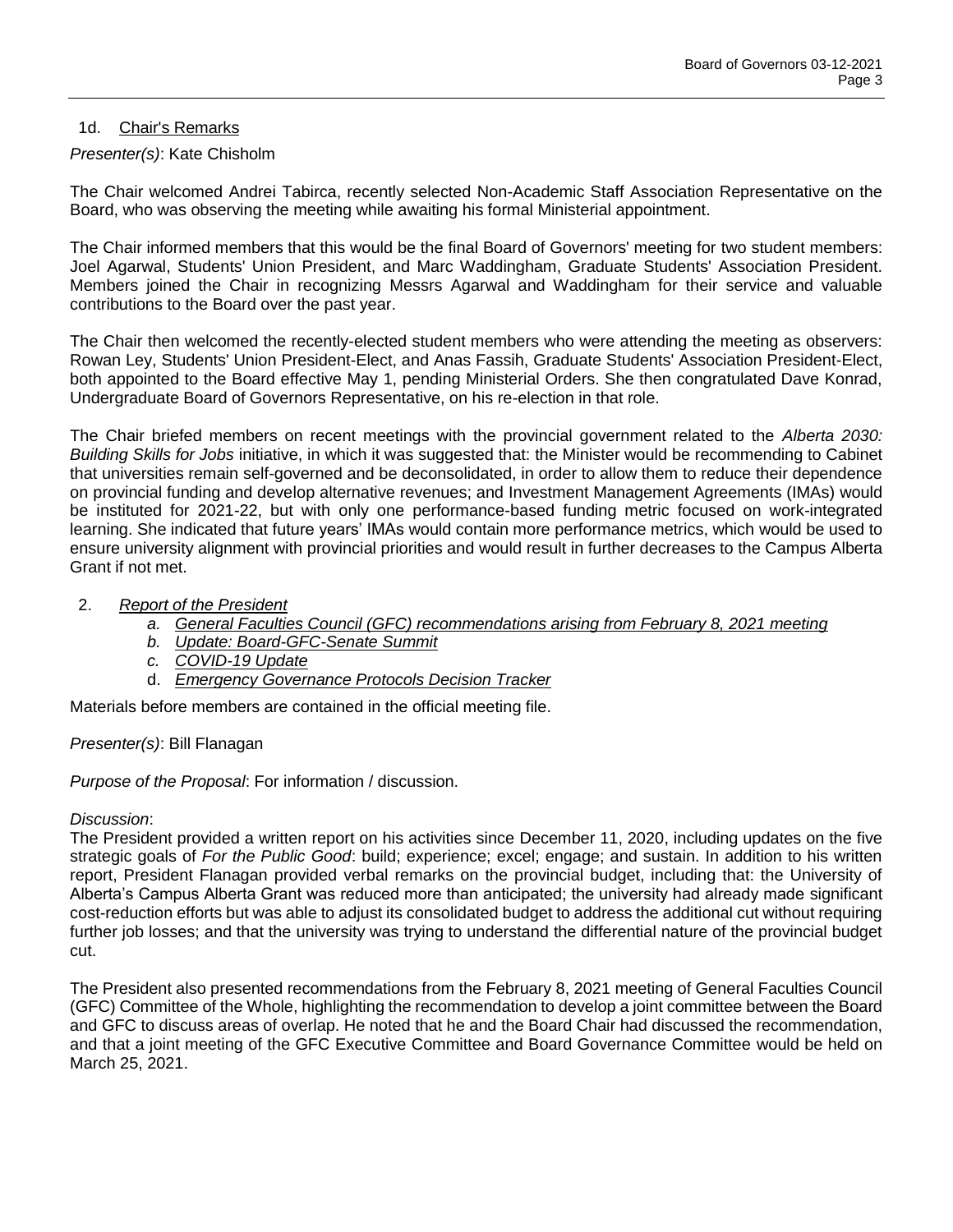Dr Swindlehurst then provided an update on the March 26, 2021 Joint Board-GFC-Senate Summit, noting the summit's theme of the future of the university in 2030; and Mr Sharman briefed the Board on COVID-19 updates and planning for Fall 2021 in-person learning.

A Board member noted concerns raised by medical students regarding their eligibility to receive COVID-19 vaccines, and encouraged members of administration to raise this issue as a continued priority.

## **CONSENT AGENDA**

## 3. *Motion to Approve the Consent Agenda*

Materials before members are contained in the official meeting file.

*Presenter(s)*: Kate Chisholm

3a. Approval of the Open Session Minutes of December 11, 2020

## *Report of the Finance and Property Committee*

- 3b. 2021-2022 Mandatory Non-Instructional Fee Proposal (Health & Wellness Fee)
- 3c. 2021-2022 University of Alberta Meal Plan Rates

## *Report of the Investment Committee*

- 3d. University Funds Investment Policy
- 3e. University Endowment Pool (UEP) Spending Policy

The motion was moved and seconded.

THAT the Board of Governors approve the Open Session Consent Agenda.

**CARRIED**

## **ACTION ITEMS**

*Report of the Finance and Property Committee Presenter(s)*: Charlene Butler

4. Presentation on the University of Alberta's 2021-2022 Budget and Capital Plan

*Presenter(s)*: Steven Dew; Todd Gilchrist; Andrew Sharman; Melissa Padfield

*Purpose of the Proposal*: For information / discussion

*Discussion*:

Ms Butler introduced the item, reminding members that the Finance and Property Committee (BFPC) originally considered a University of Alberta 2021-2022 budget and capital plan, as well as tuition, mandatory noninstructional fees, meal plan rates, and residence fees, at its meeting on February 25, 2021, but, due to largerthan-anticipated cuts to the university's provincial funding in the Government of Alberta's 2021 budget, had considered a revised 2021-2022 budget at a special meeting on March 9. Ms Butler noted that at the February 25<sup>th</sup> BFPC meeting, the Provost and Vice-President (Academic) responded to concerns raised by students regarding student financial pressures and committed to reviewing undergraduate financial aid in the fall and to discuss options for graduate funding.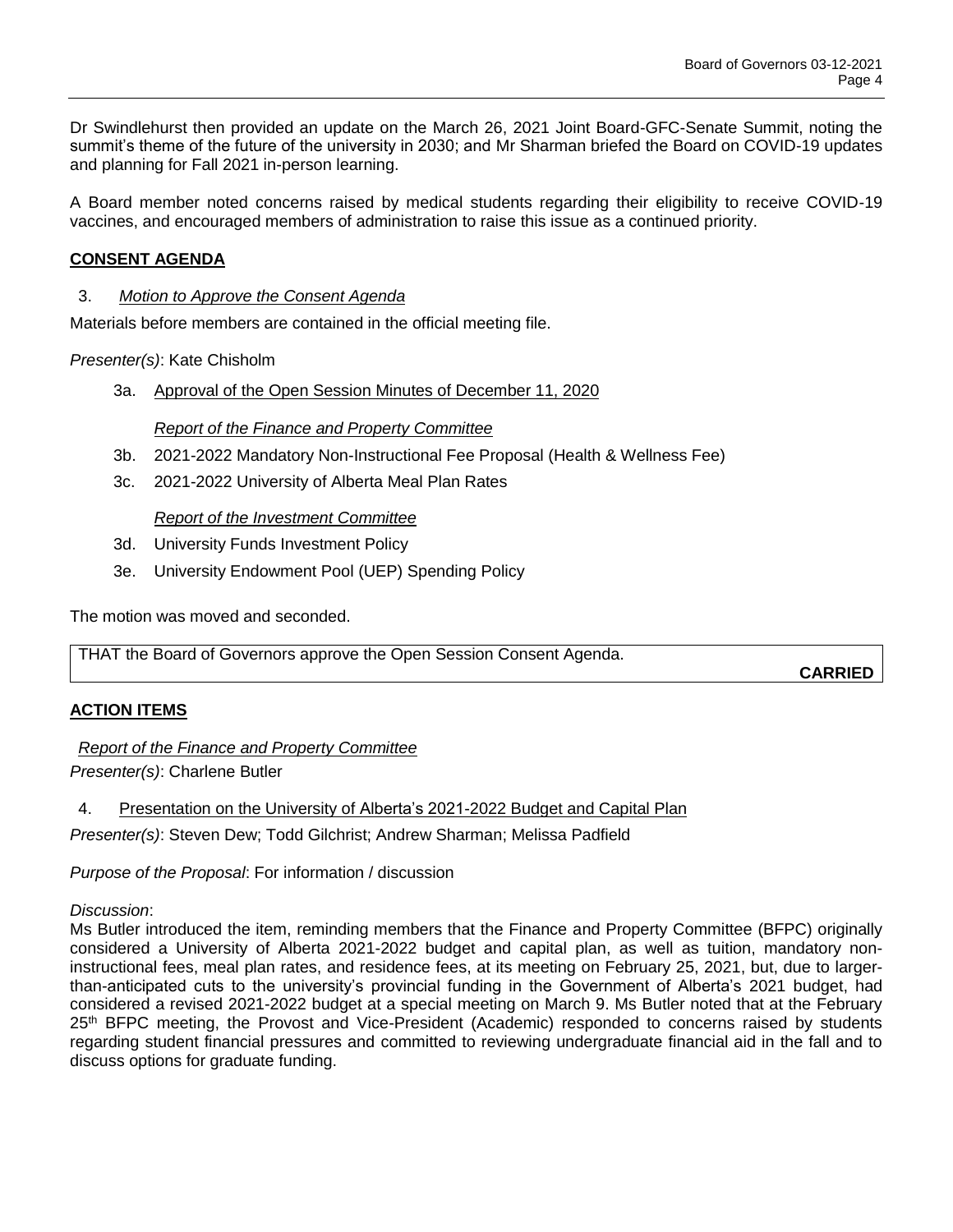In preparation for a series of motions before the Board on the budget, capital plan, and tuition, Dr Dew, Mr Gilchrist, and Mr Sharman presented an overview of the University of Alberta's consolidated budget and its component operating, ancillary, research, capital and special purpose budget. Mr Gilchrist reviewed the revised 2021-2022 budget, including: the differential of \$60M from the original proposed budget; updated three-year planning assumptions; updated consolidated and operating budgets; revenue and expense sensitivities for 2021-22; and average cuts of three percent to the faculties and seven percent cuts to academic support units for the coming year.

Dr Dew then reviewed the tuition proposal for domestic and international undergraduate students, as well as proposals for domestic and international course-based and thesis-based graduate students, noting that proposed international tuition increases were not as significant as domestic increases because international tuition had not been frozen over the past several years. He reviewed the financial support offset for each proposal, which maintained the allocation of new tuition revenue from domestic tuition increases (15 percent) to fund need-based financial supports, and 7.55 percent of international tuition revenue to international students, and provided an overview of Mandatory Non-Instructional Fees.

Finally, Mr Sharman reviewed the proposed 2021-2022 Capital Budget, noting the provincial government budget's provision for an increase of 37 percent to the Infrastructure Maintenance Program grant. He reviewed the project plan, including current major capital projects and other shovel-ready projects that are pending funding.

Members reminded the Board of prior cuts to faculties and the number of faculty and staff reductions to date, as well as the increased financial burdens on graduate and undergraduate students.

Dr Dew, Mr Gilchrist, Mr Sharman, and Ms Padfield responded to questions from the Board regarding: the reason for the increase in material supplies and services and why that wasn't being addressed through the Service Excellence Transformation initiative; opportunities for further government advocacy; how the university was managing economies of scale; the purpose and use of special purpose funds; how international student tuition offset was used to support students; whether the university could be more creative in its support for students in need, including seeking unique and additional sources of financial aid; whether a minimum of 20 percent of the revenue in excess of the budgeted amount could be directed to additional undergraduate student aid, or other programs which directly support or benefit students; whether the burden of costs to get the university back on its feet could be shared, to maintain student wellness and experience as well as the university's reputation; and consideration of a potential rebate program for graduate students to ensure fewer graduate students required financial supports or a second job.

Following the discussion, the Board asked that future budgets should note cumulative deficits and surpluses in addition to yearly totals.

The Chair commended administration for their work accommodating the additional cut without requiring further job losses.

## 4a. University of Alberta 2021-2022 Tuition and Student Financial Aid

Materials before members are contained in the official meeting file.

*Purpose of the Proposal*: To approve the tuition proposal for most domestic and international students for Fall 2021.

## *Discussion*:

A member noted the impact of current exchange rates on international students, and also raised concerns regarding the risk of rising tuition levels on the university's reputation and international rankings.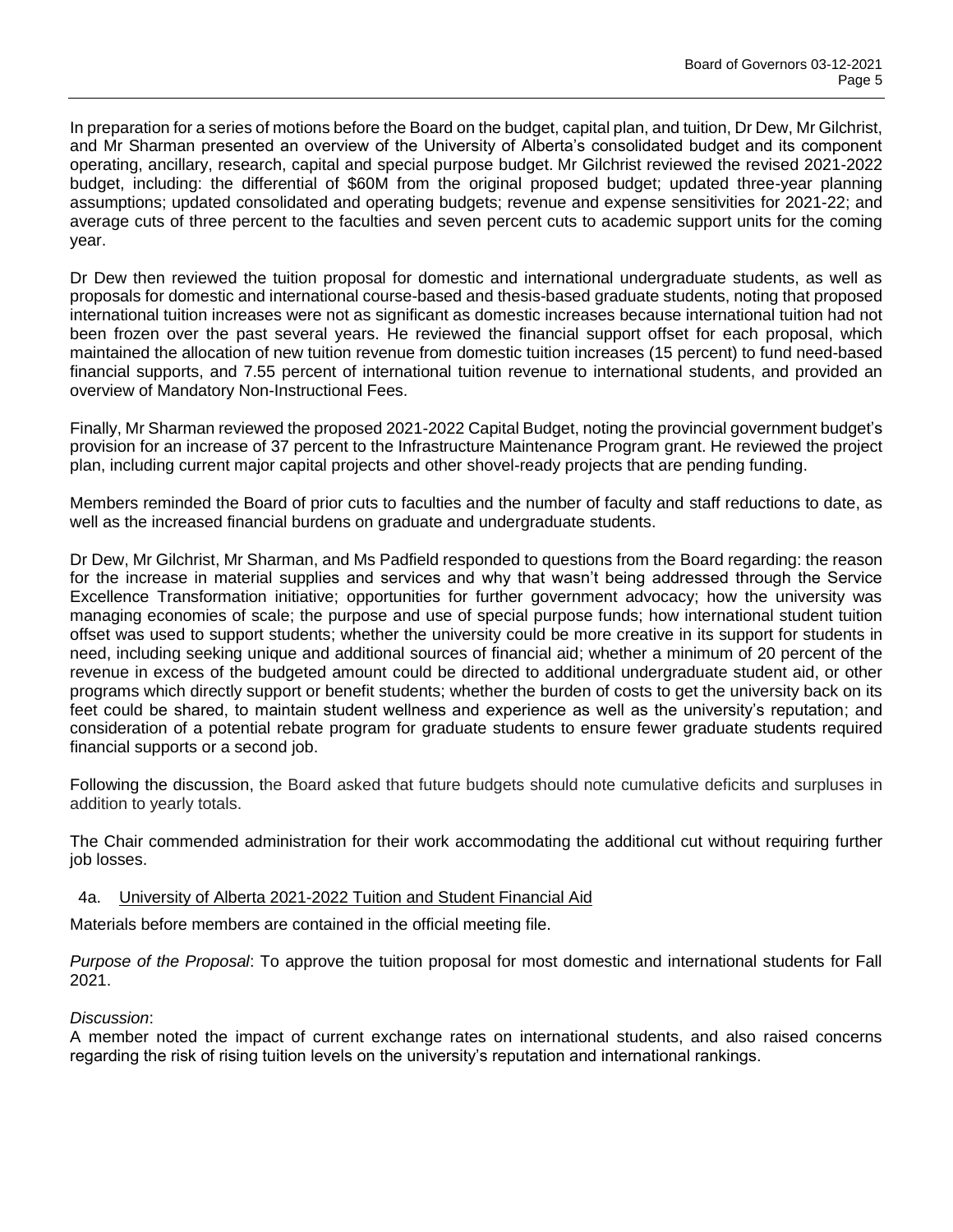Ms Butler reiterated that at the February BFPC meeting, the Provost had committed to reviewing undergraduate financial aid in the fall and to discuss options for graduate funding, and would report back through BFPC to the Board of Governors.

The motion was moved and seconded.

**Motion:** THAT the Board of Governors, on the recommendation of the Board Finance and Property Committee and the General Faculties Council Academic Planning Committee, approve the Tuition Proposal for Fall 2021 as outlined in the following tables:

| <b>Category of Student</b>                                   | Proposed Increase for Fall 2021 | <b>Financial Support</b> |
|--------------------------------------------------------------|---------------------------------|--------------------------|
| Domestic Undergraduate                                       | 7%                              | 15% of net increase      |
| (incoming and continuing                                     |                                 |                          |
| students)                                                    |                                 |                          |
| International Undergraduate<br>(continuing students admitted | 4%                              | 7.55%1                   |
| prior to Fall 2020)                                          |                                 |                          |

<sup>1</sup> Existing model for International tuition financial aid.

# **Undergraduate Tuition Calculation Examples:**

| Domestic Tuition Fees *         |          |          | Change  |       |
|---------------------------------|----------|----------|---------|-------|
|                                 | 2020-21  | 2021-22  | $($ \$) | (%)   |
| Undergraduate, Arts and Science | 5,692.80 | 6,091.20 | 398.4   | 7.00% |
| Undergraduate, Business         | 7,488.48 | 8,012.52 | 524.04  | 7.00% |
| Undergraduate, Engineering      | 6,831.36 | 7,309.44 | 478.08  | 7.00% |

| <b>International Tuition Fees</b> |           |           | Change   |       |
|-----------------------------------|-----------|-----------|----------|-------|
| (Admitted prior to 2020)          | 2020-21   | 2021-22   | $($ \$)  | (%)   |
| Undergraduate, Arts and Science   | 23,156.40 | 24,081.60 | 925.2    | 4.00% |
| Undergraduate, Business           | 30,461.04 | 31,678.80 | 1,217.76 | 4.00% |
| Undergraduate, Engineering        | 27,787.68 | 28,898.40 | 1,110.72 | 4.00% |

| <b>Category of Student</b>                             | Proposed Increase for Fall 2021   Financial Support |                     |
|--------------------------------------------------------|-----------------------------------------------------|---------------------|
| <b>Tuition for Domestic Graduate</b><br>(thesis-based) | 7%                                                  | 15% of net increase |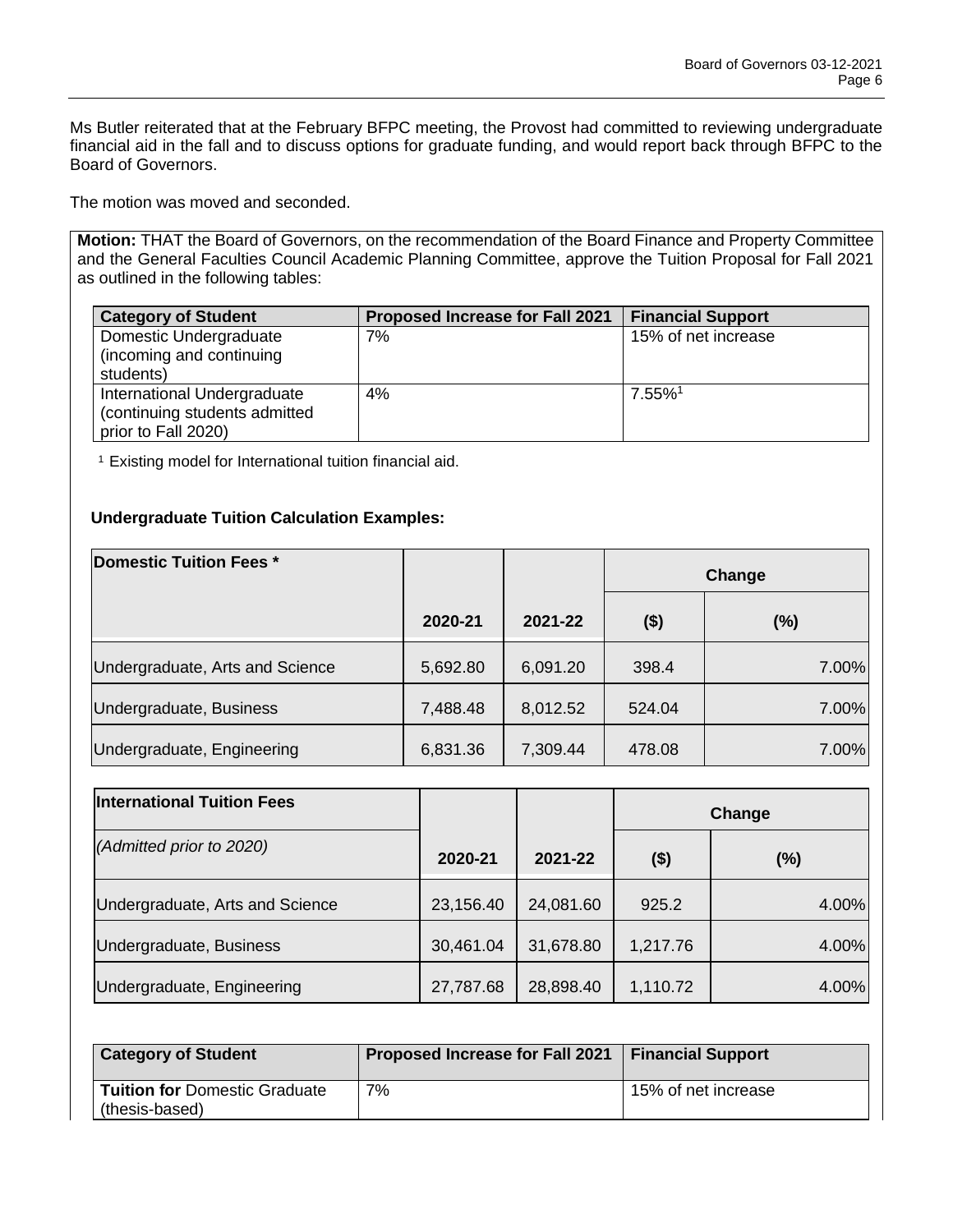| <b>Domestic students Thesis</b><br>based -admitted prior to Fall 2020                                                              | 7% with rebate to reduce increase<br>to $2.67\%^2$ | 15% of net increase |
|------------------------------------------------------------------------------------------------------------------------------------|----------------------------------------------------|---------------------|
| <b>Incoming Domestic Thesis</b><br>based Students (admitted Fall<br>2020 and after) remain in the<br><b>Regular Tuition Cohort</b> | 7%                                                 | 15% of net increase |
| International Graduate (thesis-<br>based) (continuing students<br>admitted prior to Fall 2020)                                     | 7% with rebate to reduce increase<br>to $2.67\%^2$ | 7.55%               |
| Domestic Graduate (course-<br>based) (incoming and continuing<br>students) (with exceptions noted<br>below)                        | 7%                                                 | 15%                 |
| International Graduate (course-<br>based) (continuing students<br>admitted prior to Fall 2020)                                     | 4%                                                 | 7.55%1              |

<sup>1</sup> Existing model for International tuition financial aid.

<sup>2</sup> 2.67% is consistent with the rebated increase from last year and is designed to ensure consistency and predictability for students in alignment with cost drivers. This is of net tuition.

<sup>3</sup> Executive MBA is excluded from the increases.

<sup>4</sup>Note where International and Domestic Rates are currently the same the domestic increase of 7% will be applied.

## **Graduate Tuition Calculation Examples**:

|          |                   | Change             |                |
|----------|-------------------|--------------------|----------------|
| 2020-21  | 2021-22           | $($ \$)            | (%)            |
| 3,918.60 | 4,192.80          | 274.2              | 7.00%          |
| 3,760.80 | 3,860.40          | 99.6               | 2.67%          |
|          |                   |                    |                |
|          |                   |                    | 7.00%<br>7.00% |
|          | 3,918.60<br>667.8 | 4,192.80<br>714.48 | 274.2<br>46.68 |

| <b>International Tuition Fees</b> |         |         | Change |     |
|-----------------------------------|---------|---------|--------|-----|
| (Admitted prior to 2020)          | 2020-21 | 2021-22 | (\$)   | (%) |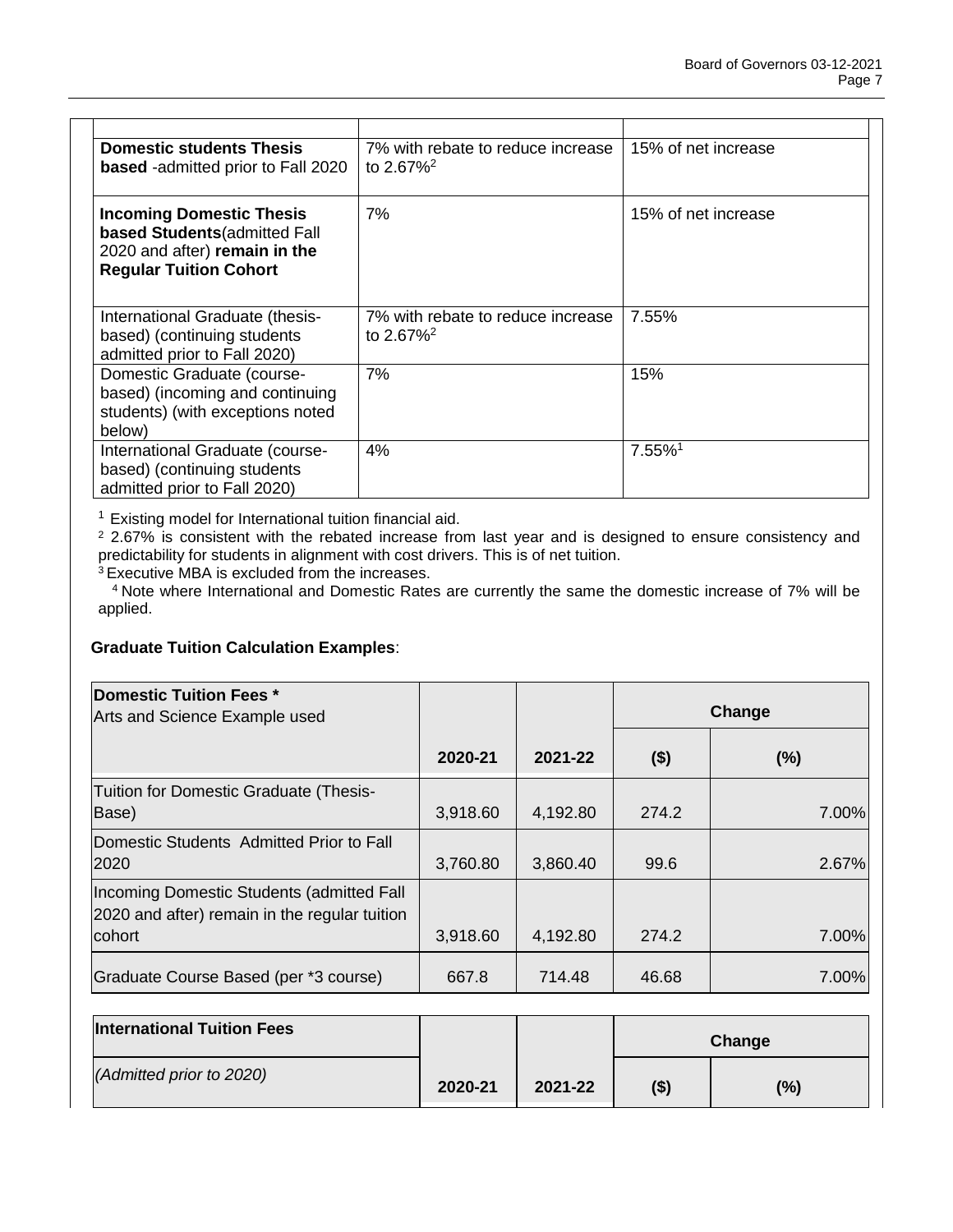|                                       |          |          |        | <b>CARRIED</b> |
|---------------------------------------|----------|----------|--------|----------------|
| Graduate Course Based (per *3 course) | 1,502.88 | 1,562.88 | 60     | 4.00%          |
| Graduate Thesis (entry before 2020)   | 8,004.12 | 8,217.60 | 213.48 | 2.67%          |

4b. University of Alberta 2021-2022 Budget and Capital Plan

Materials before members are contained in the official meeting file.

*Purpose of the Proposal*: University of Alberta 2021-22 Budget and Capital Plan.

## *Discussion*:

The Board Chair noted that Motion 2 was no longer pending recommendation of the Board Finance and Property Committee, as that committee had met earlier in the week and recommended the item.

Mr Sharman responded to questions from the Board regarding: the status of the Maskwa House of Learning capital project and the university's commitment to Indigenous priorities; whether funding would be allocated toward optimization of spaces given anticipated enrolment increases; and whether it would be possible to fill-up residences to maximize revenue.

The motions were moved and seconded.

**Motion 1:** THAT the Board of Governors, on the recommendation of the Board Finance and Property Committee, approve the 2021-2024 Capital Plan as set forth in Attachment 2.

**CARRIED**

**Motion 2:** THAT the Board of Governors, on the recommendation of the Board Finance and Property Committee and the General Faculties Council Academic Planning Committee, approve the 2021-22 Consolidated Budget as set forth in Attachment 3.

**CARRIED**

## **INFORMATION ITEMS**

Materials before members are contained in the official meeting file.

A member spoke to Item 10, Report of the Human Resources and Compensation Committee, noting that the attached College Dean position description did not reference the interim role of current College Deans.

There were no further requests from members to discuss the information items listed below.

*Report of General Counsel and University Secretary*

5. 2021-2022 Board of Governors' Calendar

## *Information Reports*

- 6 Action Arising from Previous Meetings *– completed / no action arising from December 11*
- 7. Report of the Audit and Risk Committee
- 8. Report of the Finance and Property Committee
	- Integrated Asset Management Strategy Dashboard
- 9. Report of the Governance Committee